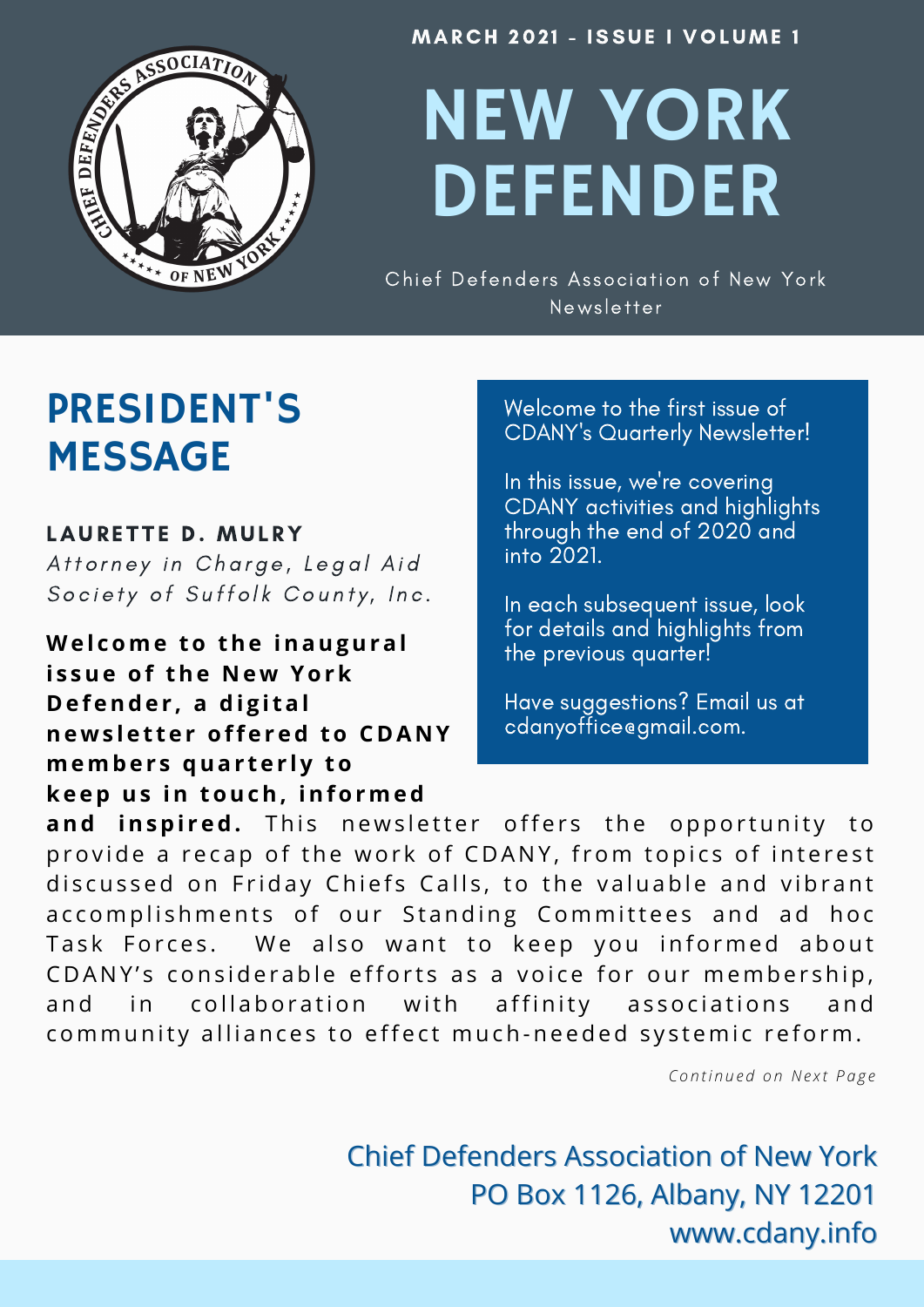We will include a list of advocacy letters to which we signed on, memos of support we have issued, and missives of particular concern we have sent, further examples of the presence and persuasive efforts of our group.

Our association has grown in leaps and bounds in less than a decade This is due to the tireless and continuing efforts of so many dedicated Chiefs whose foresight guides us to always want to do better for our clients. The collaboration and support of our members helps us to a chieve our goals, as administrators and attorneys. I myself have learned so much from all of you, and have found an invaluable support system of fellow Chiefs in these challenging times.

We are publishing our inaugural issue in March, a month which of course marks a solemn anniversary for all of us. It was one year ago that we transitioned from actual courtrooms to virtual courtrooms, and from brick-and-mortar offices to at-home offices. As we reflect on the lessons learned from this tumultuous year, one thing is for certain ... we have persevered! We shifted the very nature of the work we do and how we

### **CDANY** Board of Directors

#### **OFFICERS**

PRESIDENT: Laurette D. Mulry, Suffolk PRESIDENT-ELECT: Leanne Lapp, Ontario SECRETARY: Sandra J.McCarthy, Rensselaer TREASURER: Stan Germán, New York

#### **DIRECTORS**

Thomas Angell, Dutchess Scott Banks, Nassau Andrew Correia, Wayne Robert Dean, New York Clare Degnan, Westchester Kathleen Dougherty, Onondaga Norman Effman, Wyoming Mark Funk, Monroe Rick Jones, New York Tina Luongo, New York - Past-President James McGahan, St. Lawrence Justine Olderman, Bronx David C. Schopp, Erie - Past-President Lisa Schreibersdorf, Kings - Past-President David Squirrell, Putnam John Turi, Rensselear Kate Woods, Ontario

help our clients. We have adapted and embraced technology in ways that are otherwise anathema to public defenders who rely on in-person proceedings and confidential client communications. We fought a humanitarian crisis in our jails and prisons, a continuing and valiant effort that shows how deeply we care about our clients. We have never stopped fighting.

As we embark on a second year of pandemic strife, CDANY stands strong and ready to help our members through the arduous journey ahead. I can think of no better group with which to navigate these troubled waters. We will be stronger for it!

Claurette Donnezy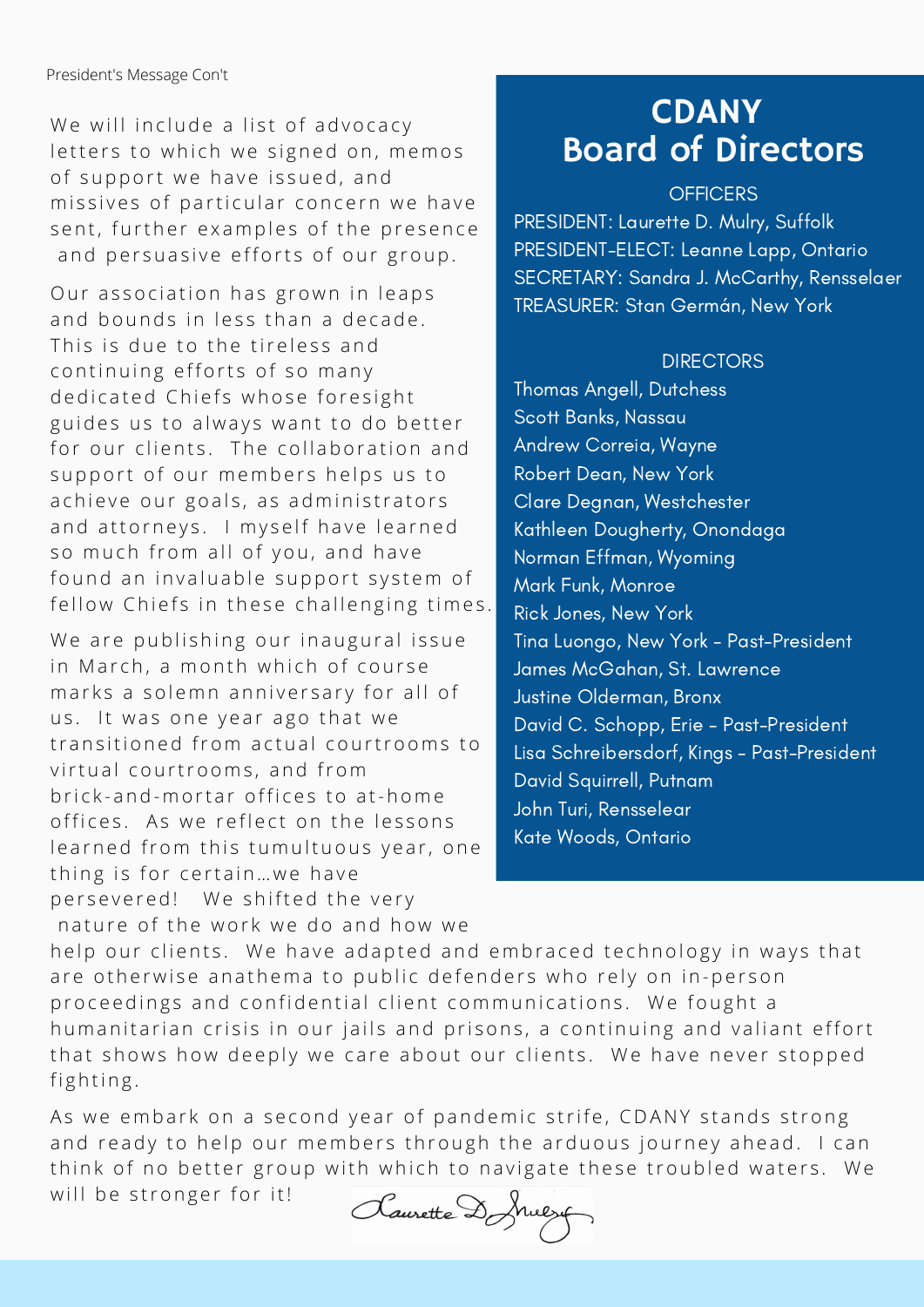## Highlights from Fall & Winter 2020

### CDANY **At July's CDANY Annual Meeting, we shared our Annual Report from** Board of Directors **July 2019 - June 2020. You can review that report online here: http://bit.ly/CDANYAnn20**

#### **Below, please find some highlights from the Fall & Winter of 2020 as a follow-up to that report!**

- Established **Family Court & Appellate Practice committees** to review issues related specifically to those practice areas
- Signed on to five **Amicus Curiae** briefs:
	- People v. Nolis Ogando & People v. Lance Rodriguez: Appeal Waivers in Police Misconduct Suppression Issue Cases;
	- People v. Bernard Shanks: Involves the waiver of the right to appeal after a trial of a judicial misconduct/right to counsel claim;
	- People v. Howard Powell: Involves the admissibility of false-confession expert testimony.
	- People v. Donovan Buyund: Asks whether a sentencing court's certification of defendant as a sex offender is part of the sentence which would make it reviewable on direct appeal of the judgment of conviction-under review.
- **Legislative Committee** began meeting twice a month on Mondays to prepare for upcoming 2021 Legislative Session. A survey was sent to CDANY members to help establish CDANY's legislative priorities (available here: http://bit.ly/CDANYLegPri21).
- Issued a statement condemning the killing of Daniel Prude and advocating for actual justice in our justice system (available here: http://bit.ly/CDANYPrude)
- Co-hosted with NYSDA and with input from the Office of Indigent Legal Services the Third Annual Public Defender Career Fair through the University at Buffalo School of Law. The career fair was held via Zoom and had attendees from throughout the United States and internationally.
- Continued to hold regular Friday morning membership meetings via Zoom to discuss important and timely issues. Once a month, these meetings are held with presentations from NYSDA and ILS as part of the agenda. We also highlight other guest speakers on topics of interest.
- The **Race in Public Defense Task Force** sponsored a training with Diversity, Equity & Inclusion Officers for members.
- Signed on to endorse the Justice Roadmap "combating the criminal and immigration legal systems that oppress and criminalize Black and brown communities": <https://justiceroadmapny.org/>*Continued on next page*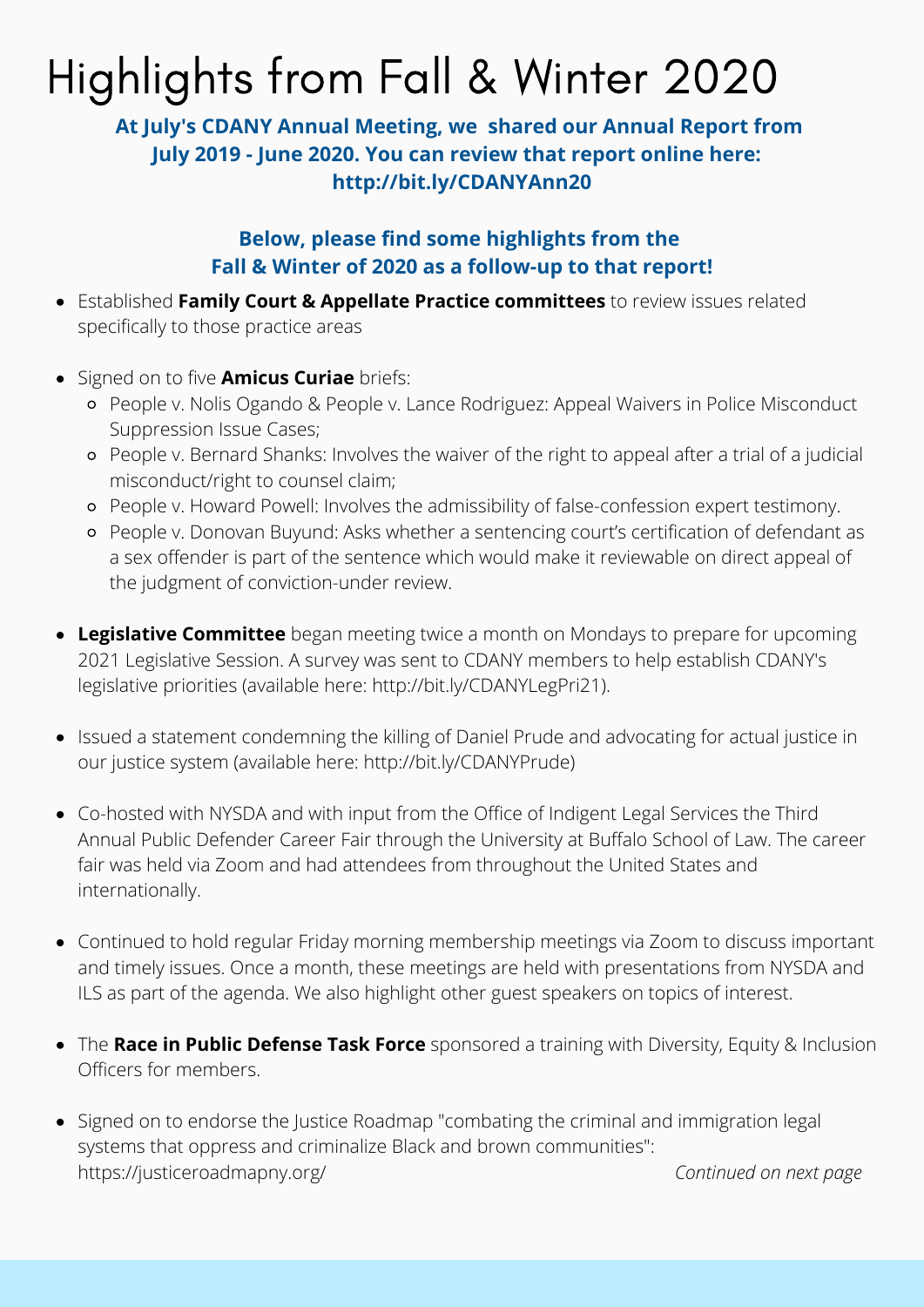## Highlights from Fall & Winter 2020

- Endorsed a Release Aging People in Prison (RAPP) Campaign letter calling on the leaders of the Senate and Assembly to support two parole-reform bills: Fair and Timely Parole (S497-A/S4346-A); Elder Parole (S2144/A9040).
- Sent a joint statement with NYSACDL & NYSDA calling on Governor Cuomo to sign the Driver's License Suspension Reform Act (available here: http://bit.ly/JointDLBill)

## Regional Chiefs Meetings in Western New York

#### David Schopp, CDANY Membership Committee Chair & Past-President

Over the past few years, most of the chief defenders from the 16 counties in the in the 7th and 8th Judicial Districts have been meeting on a somewhat regular basis to discuss a wide variety of regional and statewide issues. Leanne Lapp, the Ontario County Public Defender, organizes most of the meetings in the7th Judicial District, and I, the Executive Director of the Legal Aid Bureau of Buffalo, schedules most of the meetings in the 8th Judicial District. Although these meetings have necessarily been virtual over the past year, they previously were in person and often included lunch.

The agendas for our meetings consist of topics suggested by meeting participants as well as the meeting organizer. Meeting agenda items have included of a wide range of issues affecting our offices and clients. For example, some of our recent meetings have included discussions of the following: the ILS 195 report; possible collaborations between offices within the District; County and ILS funding issues; compliance with standards; recruitment issues; changes in the law; issues with the District's Administrative Judges; upcoming CLEs and other training opportunities; differences between county District Attorney offices regarding plea policies; problems in town and village courts; participation or lack thereof in police reform task forces; technology needs in light of increased discovery; and ideas to increase diversity within our offices. Occasionally, representatives from ILS and NYSDA have been invited to participate in these meetings as well as service providers in the area that might be of use to our clients, offices or staffs.

In addition to affording participants a great vehicle for sharing ideas and concerns with regional colleagues, the meetings help foster strong supportive relationships between chief defenders within the district that facilitate the development of a strong united voice when needed to address to a particular issue. For example, when the court system began making court reopening plans, we in the 8th Judicial District objected to the failure to involve our offices in the planning. As a consequence, our administrative judge now seeks out the opinion of each of the District's chief defenders on reopening issues. *Continued on page 10*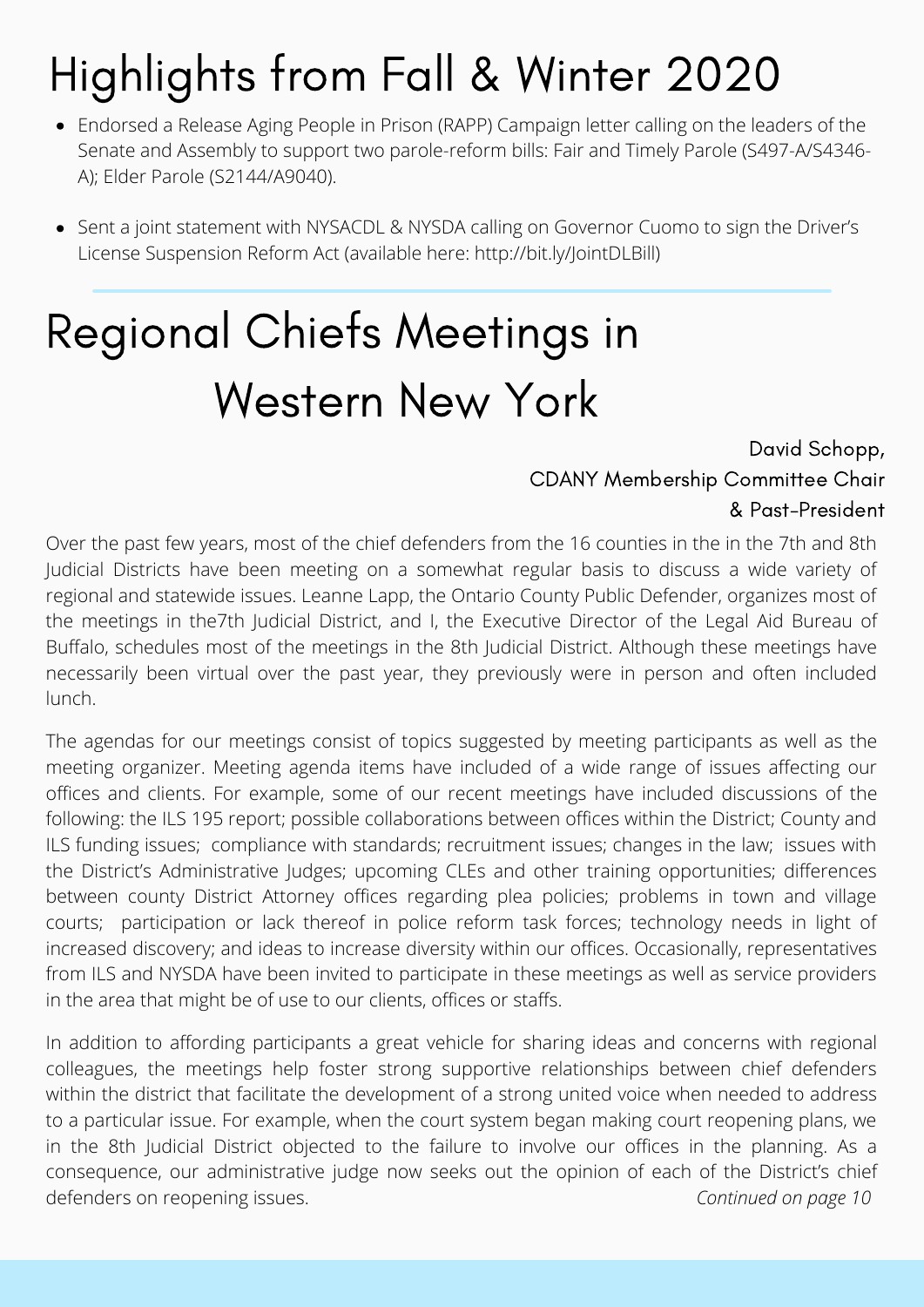## Trial Lawyer Strategies for Weakening an Appeal Waiver

The **Appellate Practice Committee** of the Chief Defenders Association of New York recommends the following as strategies for defenders to use when the prosecutor seeks an appeal waiver as part of a plea bargain.

Appellate **Practice Committee** 

The case law on appeal waivers is complex, and many waivers are struck down as being badly taken in light of the waiver colloquy or

written waiver. Whether an appeal waiver in a particular case will be upheld depends upon a balancing of factors.

It is understood that, depending on the individual circumstances, and the mores of the particular jurisdiction, objections to the appeal waiver may be fruitless, unnecessary, or unwise, in which case they can just be allowed to proceed. None of the following strategies should be used where doing so would genuinely endanger the bargain. Absent such circumstances, however, the following strategies will serve to lower the chances that the appellate court will enforce the appeal waiver:

1. We recommend that public defender organizations adopt a policy, similar to the one adopted by the Legal Aid Societies in NYC and Nassau, of not having their attorneys sign the written appeal waiver. The lack of such signature does not in itself invalidate the waiver, but the signature's presence has been cited by appellate courts as a strong indicator that the waiver in question was knowing and voluntary.

2. In the appropriate case, the defense attorney should ask, on the record, that there be no appeal waiver, either at all or as to a specific issue. If the DA or judge refuses to accommodate that request, then the attorney can of course accede to the waiver. But the DA/judge might agree. The fact that the attorney made the request shows that the defendant is not a "happy camper" and will weaken the waiver

3. The Second Department has disapproved of appeal waivers initiated by the judge rather than the DA. If it is the judge—not the DA-- who is insisting on the waiver, the defense attorney should ask the judge whether that is appropriate. If the judge insists, then the waiver will be at the very least weakened.

4. If there is a suppression issue that would otherwise be allowed to be raised on appeal notwithstanding a guilty plea, the attorney could ask on the record whether it is really the DA's intent that a "police misconduct" issue not be reviewable by the appellate court, and whether that is appropriate. See also item #2 above. If the DA insists, then the waiver is weakened.

5. If the defendant is going upstate for a significant amount of time, with a more-than-minimum sentence, ask that the waiver not cover an excessive sentence argument. See also item #2 above. Again, even an unsuccessful ask weakens the waiver.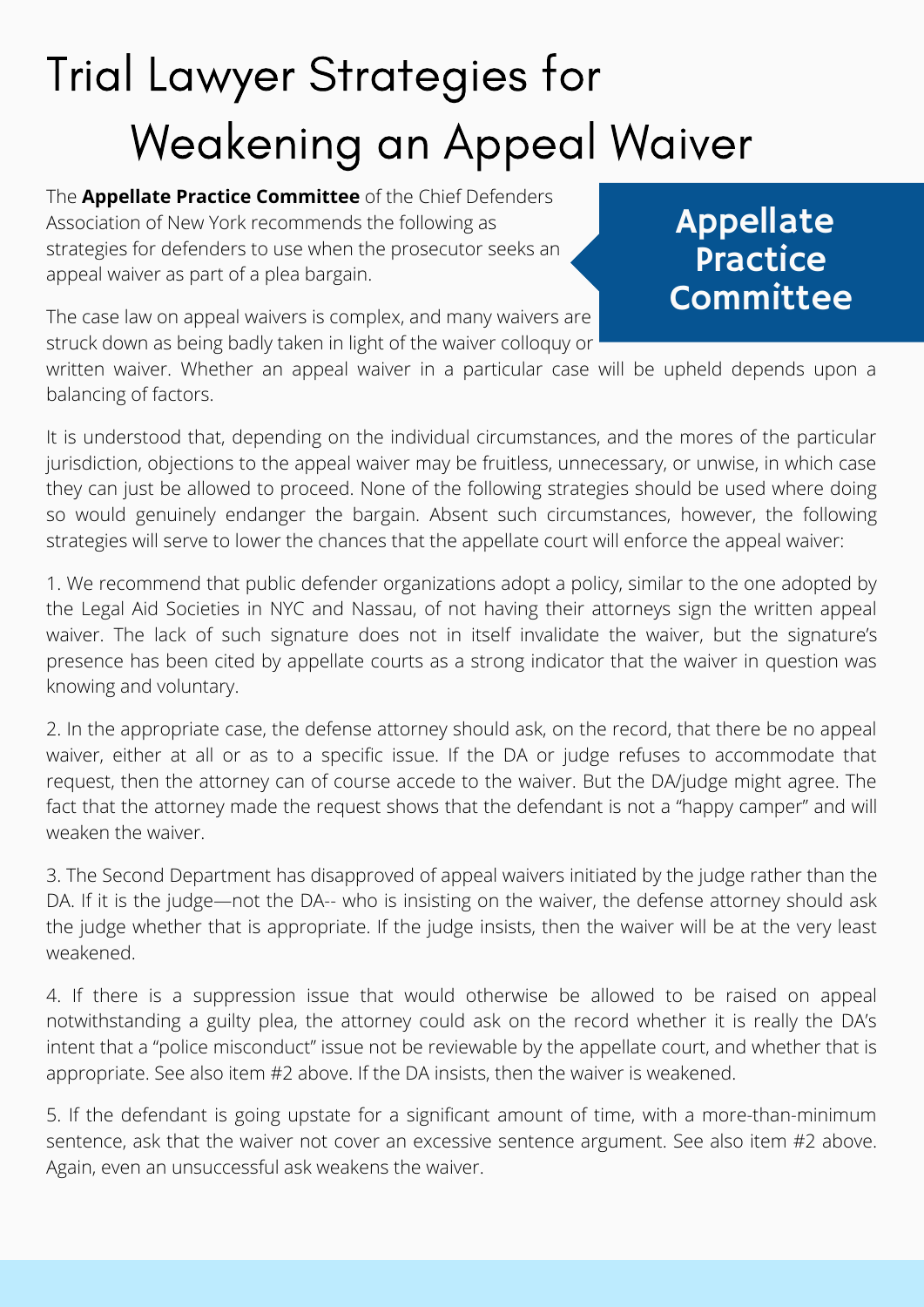### Trial Lawyer Strategies for Weakening an Appeal Waiver

#### *Cont'd from previous page...*

6. If there is a preserved CPL 30.30 issue followed by the guilty plea, state on the record at the time of the plea that it is counsel's understanding that the 30.30 issue is reviewable on appeal notwithstanding the guilty plea and appeal waiver. (Off the record, of course, advise the defendant that such may not be the case.) If that statement goes unanswered, then it is possible that the defendant can ask the appellate court to vacate his plea as unknowing and involuntary if the 30.30 issue ends up not being reviewable because of the plea or an appeal waiver—and if the defendant wants to raise that issue after being counseled by their appellate lawyer as to the risks involved in plea withdrawal.

7. It is the court's responsibility to make the record reflect that the waiver is valid, not defense counsel's. The defense lawyer should accurately advise their client, off the record, as to the meaning and validity of the waiver's terms, but not make the record better.If the record reveals a flaw in the waiver, counsel should so advise the client but not correct the record.

8. We recommend that the defense organization adopt a policy, with a script such as the ones that the Legal Aid Societies in NYC and Nassau have adopted, of always and as a matter of course asking the sentencing judge tosign a CPL 380.55 order where the defendant is being sentenced to a term in State prison, especially where the is an appeal waiver. (Alternatively, the policy should be that an application to the appellate court for the assignment of appellate counsel should always be made in such circumstance.)

This is a sample script accompanying an on-the-record request for a CPL 380.55 order:

*It's the policy of my office to preserve the right to appeal for every client who's sentenced on a felony conviction. So, notwithstanding the waiver of appeal, our office will be filing a notice of appeal, and then ask that the client be granted poor person relief. CPL 380.55 was enacted in order to streamline the assignment of counsel by having the sentencing court deem the defendant a poor person for the purposes of the appeal.*

## Dates & Events Important

- Board of Directors *Thursday, March 25, 1pm - 4pm:* **Second CDANY Technology Meeting for IT Staff**
	- *Friday, April 9, 8:45am:* **CDANY Membership Meeting** - *Guests: Bill Leahy & Patricia Warth, ILS; Susan Bryant, NYSDA*
	- *Friday, April 16, 8:45am:* **CDANY Membership Meeting** - *Lobbying 101 with CDANY Lobbyist Bob Perry - Staff Invited!*
	- Thursday, April 22, 1pm 4pm:

#### **Public Defenders Virtual Career Fair**

- *Friday, May 7, 8:45am:* **CDANY Membership Meeting** - *Guests: Bill Leahy & Patricia Warth, ILS; Susan Bryant, NYSDA*
- *Friday, May 21, 8:45am:* **CDANY Membership Meeting**
- *Friday, June 4, 8:45am:* **CDANY Membership Meeting** - *Guests: ILS; Susan Bryant, NYSDA*
- *Friday, June 18, 8:45am:* **CDANY Membership Meeting**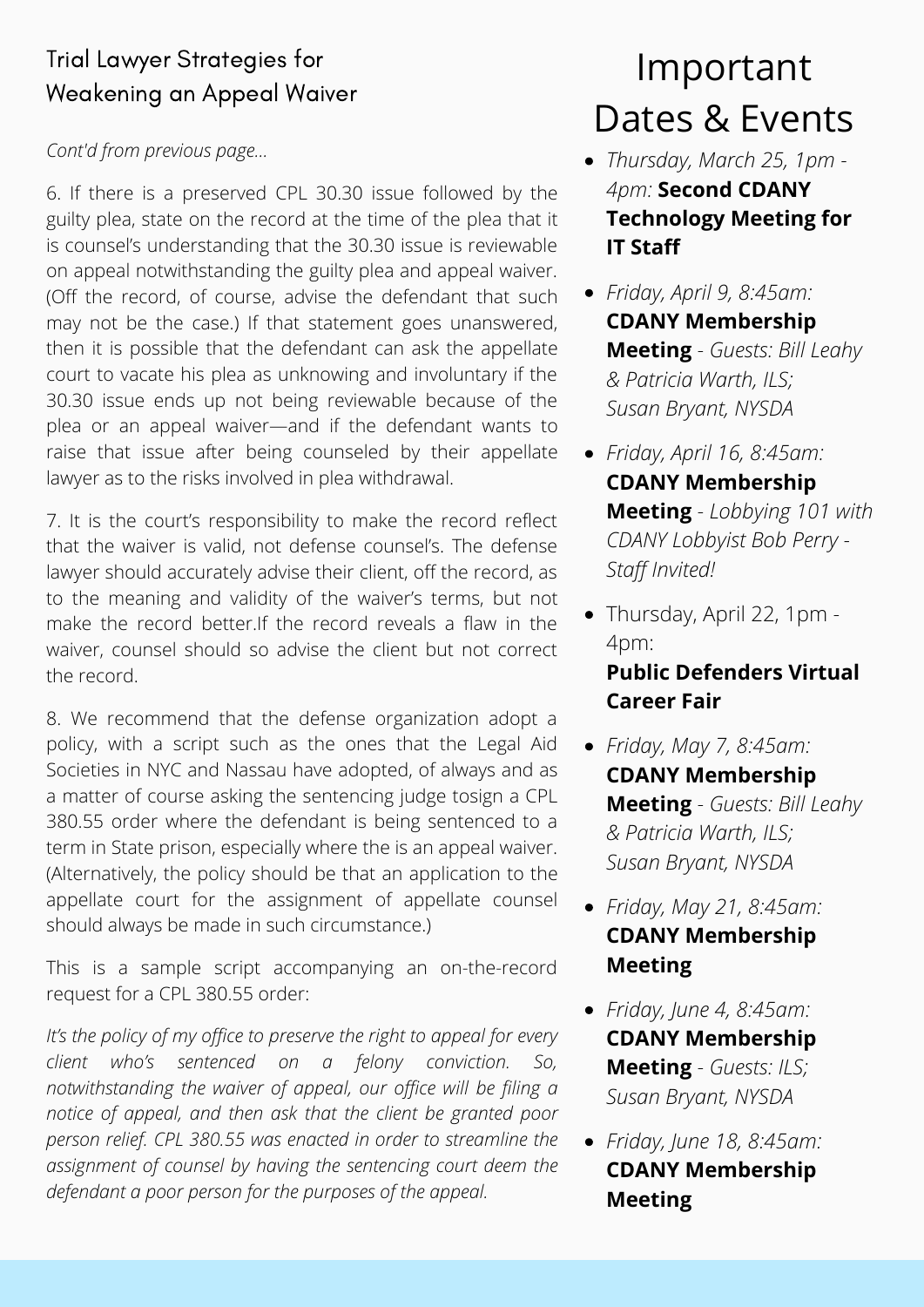The CDANY **Board of Directors** meets monthly to discuss issues relevant to Public Defense and the membership. Recently, the Board voted to send a letter, drafted by the **Court Reopening Committee**, to Governor Andrew Cuomo and NY State Department of Health Commissioner Howard A. Zucker, M.D., J.D. calling for the expansion of Covid-19 vaccination eligibility in Phase 1B to include public defenders,

assigned counsel attorneys, attorneys for the children, and mandated family court attorneys. The letter also included advocacy for incarcerated clients who now reside in the various correctional facilities across the State to have vaccine priority. A copy of that letter is available on CDANY's web site here: http://bit.ly/CDANYVaccineLet



Recently, Governor Cuomo announced that public facing not-for-profit and government employees are eligible for vaccination, which includes many of CDANY's members. The Board will continue to advocate for those who are not included.

The Executive Committee is also meeting with CDANY's Past-Presidents to discuss Bill Leahy's retirement from the Office of Indigent Legal Services and the vacancy that creates, as well as the vacancy on the ILS Board.

The CDANY **Amicus Committee** will be filing in a New York Court of Appeals case of People v.

## Amicus Committee

Shanks soon; NYSACDL will also be joining on the brief. The issue is the waiver of the right to appeal after a trial of a judicial misconduct/right to counsel claim. It is also considering a possible amicus in People v. Quaniece Taylor related to a Batson issue. This is a recent NY Court of Appeals leave grant, which is on for full briefing.

In February, an amicus was approved and filed in the NYCA case of People v. Howard Powell (admissibility of false confession expert testimony) which will be orally argued in March. The issue is the admissibility of expert testimony on false confessions.

## **Registration Now Open For Spring Public Defense Virtual Career Fair!**

Thursday, April 22 - 1pm - 4pm

The Spring Career Fair, sponsored by CDANY, NYSDA and d the Career and Professional Development Center at Albany Law School is a

wonderful opportunity for public defense organizations and other criminal/family defense providers from across the state to recruit potential attorneys and law student interns. If you are interested in participating in the Career Fair, please register online: http://bit.ly/SpringPDFair (click "New Employer Registration" if needed). There is no registration fee.

### Recruitment Committee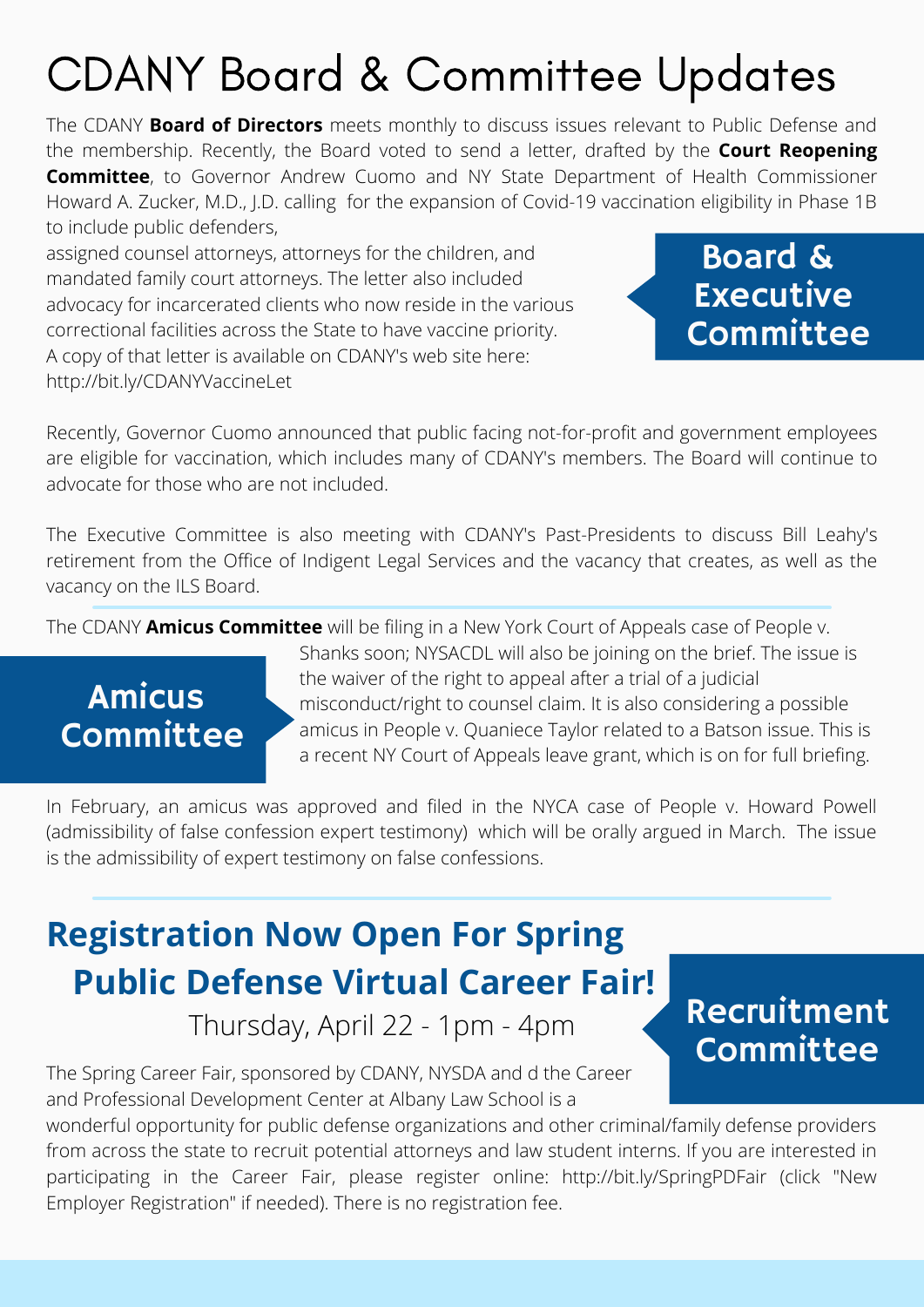Following the completion of CDANY's 2021 Legislative Priorities, the CDANY **Legislative Committee** continues to meet regularly to advocate for these priorities and other issues as they arise throughout the 2021 NY Legislative Session. Highlights from the session include:

Release of CDANY's Legislative Priorities document to the Governor, Senate and Assembly via email and mail.

## Legislative Committee

- Continuing to monitor and support the advocacy for the Marijuana Regulation and Taxation Act (MRTA)
- Participating in online Public Defense Lobby Days in conjunction with NYSACDL & NYSDA.
- Worked with Family Court Committee on online advocacy day for funds for Parental Representation Pilot Program
- Issued a memo of support for the Survivors of Trafficking Attaining Relief Together (START) Act available online here: http://bit.ly/CDANYSTARTmem
- Issued a statement applauding the approval of the "Walking While Trans" repeal available online here: https://bit.ly/CDANYWWT21
- Issued a memo in support for the prohibition of using chemical agents by police against children - available online here: https://bit.ly/CDANYMemo2S4002
- Issued a memo of support for the Humane Alternatives to Long-Term (HALT) Solitary Confinement Act - available online here: http://bit.ly/CDANYHALTmemo

**Interested in improving your advocacy and lobbying skills?** Please join CDANY Lobbyist Bob Perry at the Membership Meeting on April 16th for a "Lobbying 101" session! This meeting will be open to CDANY member Chief Defenders as well as staff.

### Family Court Committee

 The CDANY **Family Court Committee** meets regularly to discuss issues specific to this unique Public Defense practice area. They have created a list of important advocacy topics, which were added to CDANY's docket of Legislative Priorities. Included in this was funding in the New York State 2021 budget for a pilot Parental Representation Program. Regarding this topic, the committee

worked with the Legislative Committee and CDANY Lobbyist Bob Perry to hold a series of productive advocacy meetings with State Senate and Assembly members.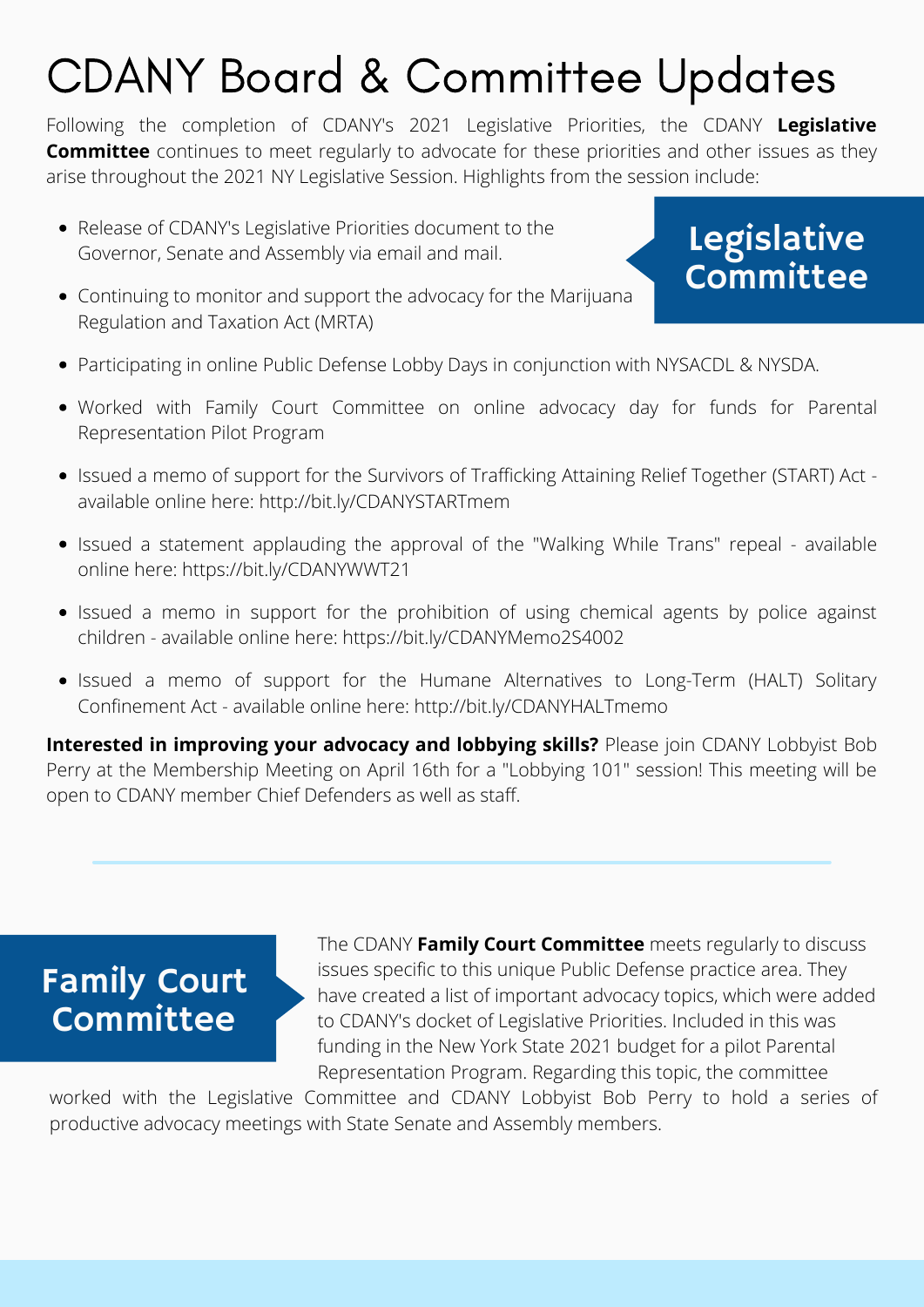The **Staff Development & Training Committee** has been began working with IT Staff from offices around the state to develop a series of meetings focused on the technology needs of indigent defender offices. The first of these meetings focused on the increased technology

needs as e-Discovery usage increases. This meeting was attended by 81 Chief Defenders and staff members from across the state and included a large group discussion as well as break-out discussions focused on specific topics.

### Staff Development & Training **Committee**

From this first meeting, the planning committee is putting together a second meeting on Thursday, March 25th from 1pm - 4pm focused on issues and topics raised during the first. This second meeting is again open to Chief Defender members and staff. To register, please click here: https://us02web.zoom.us/meeting/register/tZAvcOusrj4iHt2IfrdjeycRD090RMVwcjK2

After registering, you will receive a confirmation email containing information about joining the meeting.

### Membership Committee

The CDANY **Membership Committee** has been busy renewing Chief Defender members from 2020 and recruiting new members to join CDANY in 2021. The committee is pleased to announce that, as of mid-March, membership is up 7% from 2020, including eight new member offices!

Recruitment efforts have included practice-specific letters to Assigned Counsel offices and personalized letters to non-members and lapsed members. These letters have been followed-up with phone calls and emails from committee members. As a result of this effort, the CDANY Board recently approved the creation of an Assigned Counsel Committee which will be chaired by Carrie Bleakley, Ontario County Conflict Defender and Assigned Counsel Plan Administrator.

**As a reminder, the CDANY web site has a members-only section that includes access to Monroe County's training videos!** Visit this page: https://cdany.wildapricot.org/Training-Videos and login to access!

In December of 2020, the **Police Reform Collaboratives Committee**, focused on Executive Order 203 - the "New York State Police Reform and Reinvention Collaborative" - drafted and released guidance for Chief Defenders on participating in the Police Reform Collaborative meetings. The EO called for the local

### Police Reform Collaboratives **Committee**

Public Defender who provides services to the particular municipality to be consulted and this document was drafted for provide guidance in that consultation. The document is available here: http://bit.ly/CDANYPCG